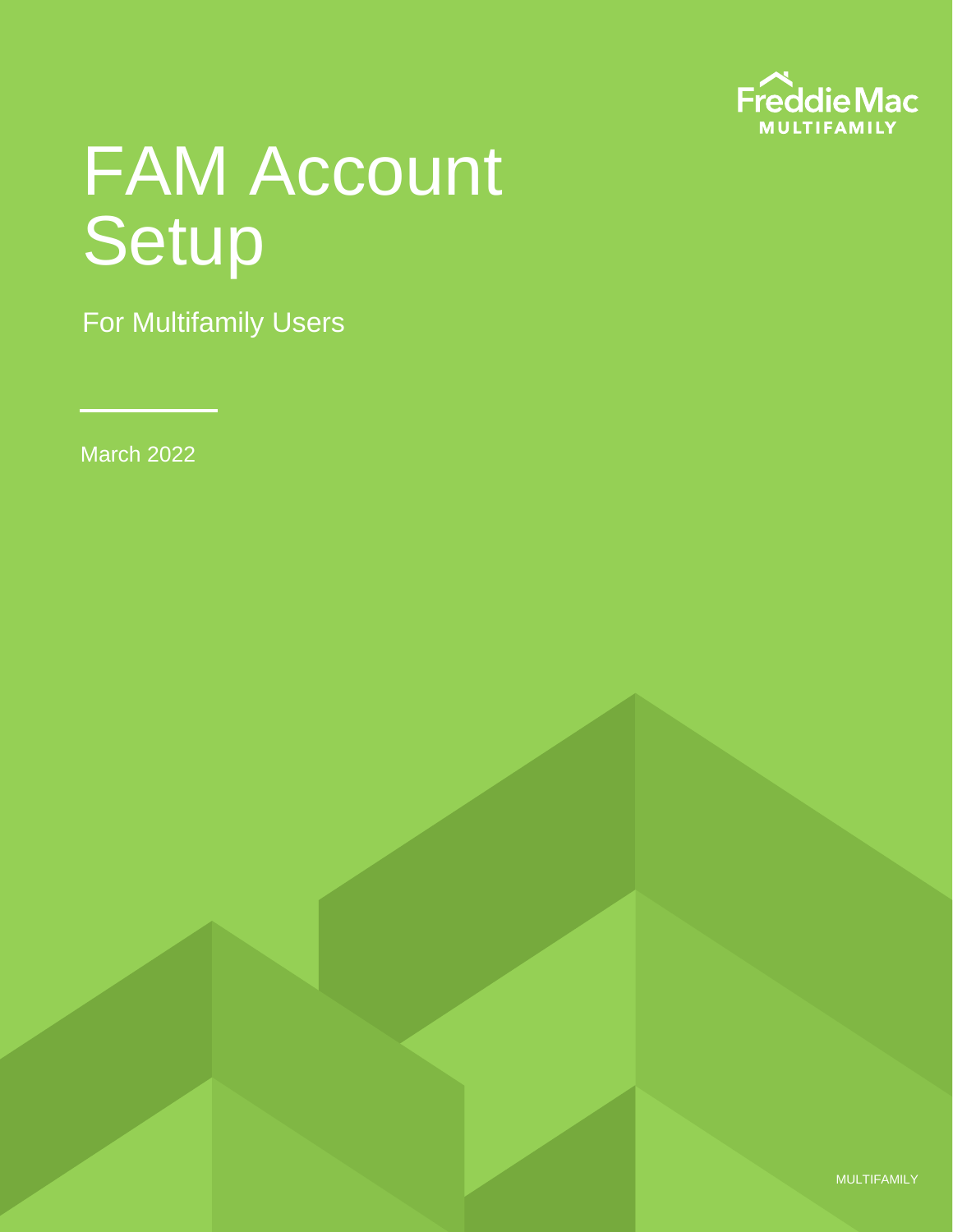

## FAM Account Setup

Before you can use Freddie Mac Multifamily systems, you need to set up your security profile in Freddie Mac Access Manager (FAM), Multifamily's provisioning system. The following steps detail how to create your permanent password and complete your authentication questions.

#### Part 1: Create Permanent Password

- 1. Locate the two emails you received from FAM containing your:
	- FAM account ID not case sensitive and looks like MF000000 (MF + 6 numbers)
	- Temporary password looks like ]2QH+xVnFP7nrdI5Quux

**Tip:** Be careful when copying and pasting! A space is hidden at the end of the password. Do not include it when you paste into the password field.



- 2. Click on the link provided in your temporary password email or access FAM directly at <https://fam.fmapps.freddiemac.com/identityiq/>
- 3. Enter your FAM account ID and your temporary password into the corresponding fields.



4. Click **Sign On**.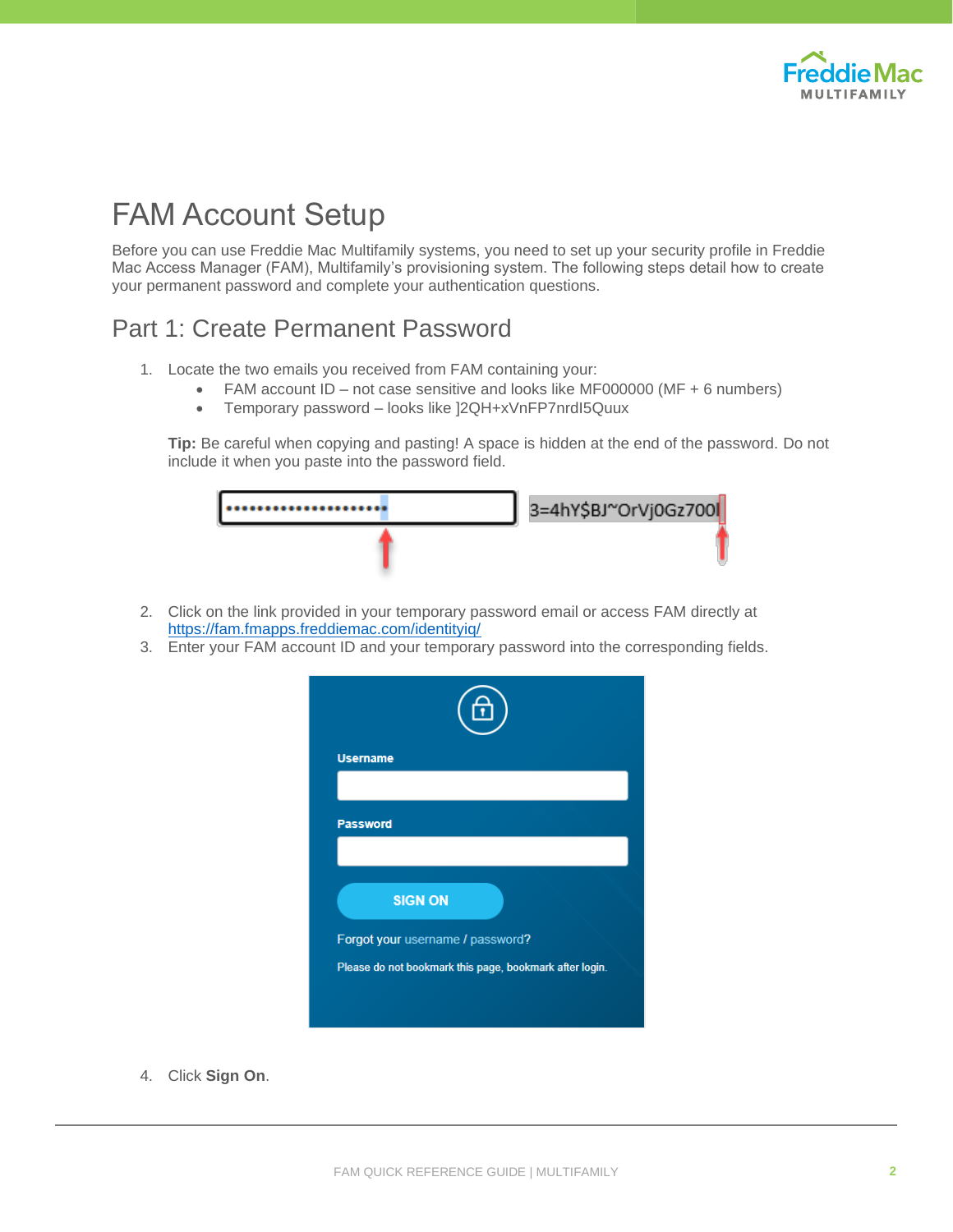

- 5. In the next screen, enter your temporary password again.
- 6. Enter your New Password, ensuring it meets minimum security/password requirements detailed on screen.
- 7. Reenter your New Password.
- 8. Click Submit.
- 9. Upon Password Change Confirmation, click Back to Login.
- 10. Enter your FAM Account ID and the new Password (created above) to Login.
- 11. Complete the initial registration for Multi-Factor Authentication (MFA) when prompted.
- 12. From the FAM home screen, click the Set Up My Security Profile option.

#### Part 2: Complete Authentication Questions

Without a completed security profile, you cannot reset your password on your own. Completing this part of your profile is critical.

- 1. For Question 1, click on the drop-down arrow.
- 2. Select an Authentication Question from the list.

|               |                                                                 | * Indicates a required field |
|---------------|-----------------------------------------------------------------|------------------------------|
|               |                                                                 |                              |
|               | <b>Authentication Questions</b>                                 |                              |
| Question 1: * |                                                                 | Answer 1:*                   |
|               | w                                                               |                              |
|               | In what city did you meet your spouse/significant other?        | Answer 2:*                   |
|               | What is the name of a college you applied to but didn't attend? |                              |
|               | in what city or town was your first job?                        | Answer 3:*                   |
|               | What is the name of the place your wedding reception was held?  |                              |
|               | In what city did you honeymoon?                                 | Answer 4: *                  |
|               | v                                                               |                              |
| Question 5:*  |                                                                 | Answer 5:*                   |
|               | v                                                               |                              |

- 3. Enter the corresponding response in Answer 1.
- 4. Repeat for Questions 2 through 5. For security purposes, do not repeat questions and/or answers.
- 5. Once all security questions are filled out, click Submit.